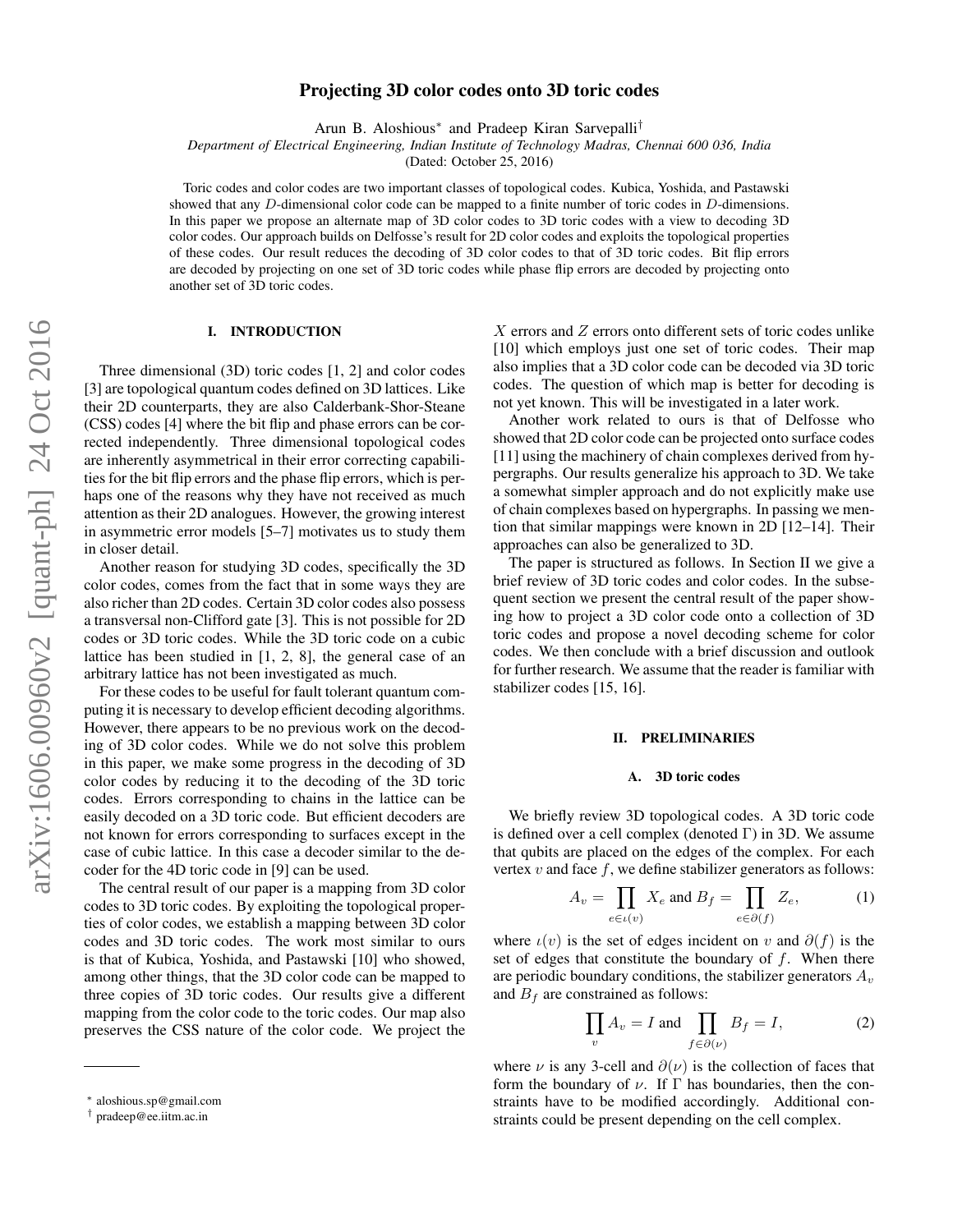Sometimes it is useful to define the (3D) toric codes using the dual complex. We denote the dual of  $\Gamma$  by  $\Gamma^*$ . Qubits are placed on the faces of the dual complex. The stabilizer generators for a 3-cell  $\nu$  and an edge  $e$  in the dual complex are defined as

$$
A_{\nu} = \prod_{f \in \partial(\nu)} X_f \text{ and } B_e = \prod_{f : e \in \partial(f)} Z_f,
$$
 (3)

where  $\partial(\nu)$  is the boundary of  $\nu$  and  $\partial(f)$  the boundary of f.

Phase flip errors on the toric code are detected by the operators  $A<sub>v</sub>$ . Phase flip errors can be visualized as paths or strings on the lattice. The nonzero syndromes always occur in pairs. The bit flip errors on the other hand are detected by the operators  $B_e$ . They are better visualized in the dual complex. Since qubits are associated to faces in the dual complex, an  $X$ error can be viewed as a surface obtained by union of faces (with errors) and the (nonzero) syndrome as the boundary of the surface. Also note that since the boundary of each face is a cycle of trivial homology, the syndrome of  $X$  errors is a collection of cycles of trivial homology in  $\Gamma^*$ .

#### B. 3D color codes

Consider a complex with 4-valent vertices and 3-cells that are 4-colorable. Such colored complexes are called 3-colexes, [3]. A 3D color code is a topological stabilizer code constructed from a 3-colex. The stabilizer generators of the color code are given as

$$
B_{\nu}^{X} = \prod_{v \in \nu} X_{v} \text{ and } B_{f}^{Z} = \prod_{v \in f} Z_{v}
$$
 (4)

where  $\nu$  is a 3-cell and  $f$  a face. It turns out that for each 3-cell  $\nu$  we can define a (dependent) Z stabilizer as  $B_{\nu}^{Z}$  = 3-cell  $\nu$  we can define a (dependent) Z stabilizer as  $B_{\nu}^{Z} = \prod_{v \in \nu} Z_v$ . A 3-colex complex defines a stabilizer code with the parameters  $[[v, 3h_1]]$  where  $h_1$  is the first Betti number of the complex, [3, 17].

We can also define the color code in terms of the dual complex. Now qubits correspond to 3-cells, X-stabilizer generators to vertices and Z-stabilizer generators to edges of  $\Gamma^*$ .

$$
B_v^X = \prod_{\nu: v \in \nu} X_{\nu} \text{ and } B_e^Z = \prod_{\nu: e \in \nu} Z_{\nu} \tag{5}
$$

We quickly review some relevant colorability properties of 3-colexes. The edges of such a 3-colex can also be 4-colored: the outgoing edges of every 3-cell can be colored with the same color as the 3-cell. We can color the faces based on the colors of the 3-cells. A face is adjacent to exactly two 3 cells. A face adjacent to 3-cells colored c and  $c'$  is colored  $cc'$ . This means that the 3-colex is 6-face-colorable. In view of the colorability of the 3-colex we refer to a c-colored 3-cell as ccell without explicitly mentioning that it is a 3-cell. Likewise we can unambiguously refer to the  $cc'$ -colored faces as  $cc'$ cells or  $cc'$ -faces, c-colored edges as c-edges and c-colored vertices as c-vertices. We denote the i-dimensional cells of a complex  $\Gamma$  as  $C_i(\Gamma)$  and the *i*-dimensional cells of color c as  $\mathsf{C}_i^c(\Gamma)$ .

### III. PROJECTING A 3D COLOR CODE ONTO 3D TORIC **CODES**

In this section we state and prove the central result of the paper, namely, 3D color codes can be projected onto a finite collection of 3D toric codes. A more precise statement will be given later. First, we give an intuitive explanation and then proceed to prove it rigorously.

### Intuitive explanation through the decoding problem

The main intuition behind the projection of color codes onto toric codes is that any such mapping should preserve the error correcting capabilities of the color code and enable decoding. From the point of view of a decoder, the information available to it is simply the syndrome information. In a topological code this syndrome information can be represented by the cell complex. Our main goal is to preserve the syndrome information on the 3-colex while translating it into a different cell complex.

In a 3-colex, qubits reside on the vertices while the checks correspond to faces and volumes. If we look at the dual complex, the qubits correspond to 3-cells which are tetrahedrons; the  $X$ -type checks to vertices and the  $Z$ -type checks to edges. Due to this correspondence we often refer to the boundary of a qubit or a collection of qubits wherein we mean the boundary of the 3-cells which correspond to those qubits in the dual complex.

We address the bit flip and phase flip errors separately. Suppose that an X error occurs. Since the qubits correspond to volumes, error correction is equivalent to (i) identifying the boundary which *encloses* the qubits in error and (ii) specifying whether the erroneous qubits lie inside or outside the boundary. The second step is necessary because the qubits with errors have the same boundary as the qubits without errors. In case of bit flip errors, the syndrome information is present on the edges; this is clearly not the boundary of a volume. The question then arises how do we recover the boundary of the erroneous qubits when we appear to be in possession of some partial information about the boundary.

To see how we might solve this problem, let us assume that there is just one bit flip error, see Fig. 1 for illustration. This causes all the six edges of the tetrahedron to carry nonzero syndromes. While these edges are contained in the boundary of the tetrahedron it is not the surface we are looking for. One way to recover the boundary of the tetrahedron is as follows. Imagine we deleted one vertex of the tetrahedron, then we would also be deleting three of the four faces of the tetrahedron and we would end with just one face. All the edges of this remaining face carry nonzero syndromes. These edges are precisely the boundary of that face. Similarly deleting other vertices of the tetrahedron (separately) we would be able to recover all the faces of the tetrahedron. Since the union of these faces constitutes the boundary of the erroneous qubit we are able to recover the boundary of the error. However, error correction is not complete. Both the single qubit in error and the collection of the qubits without error have the same boundary.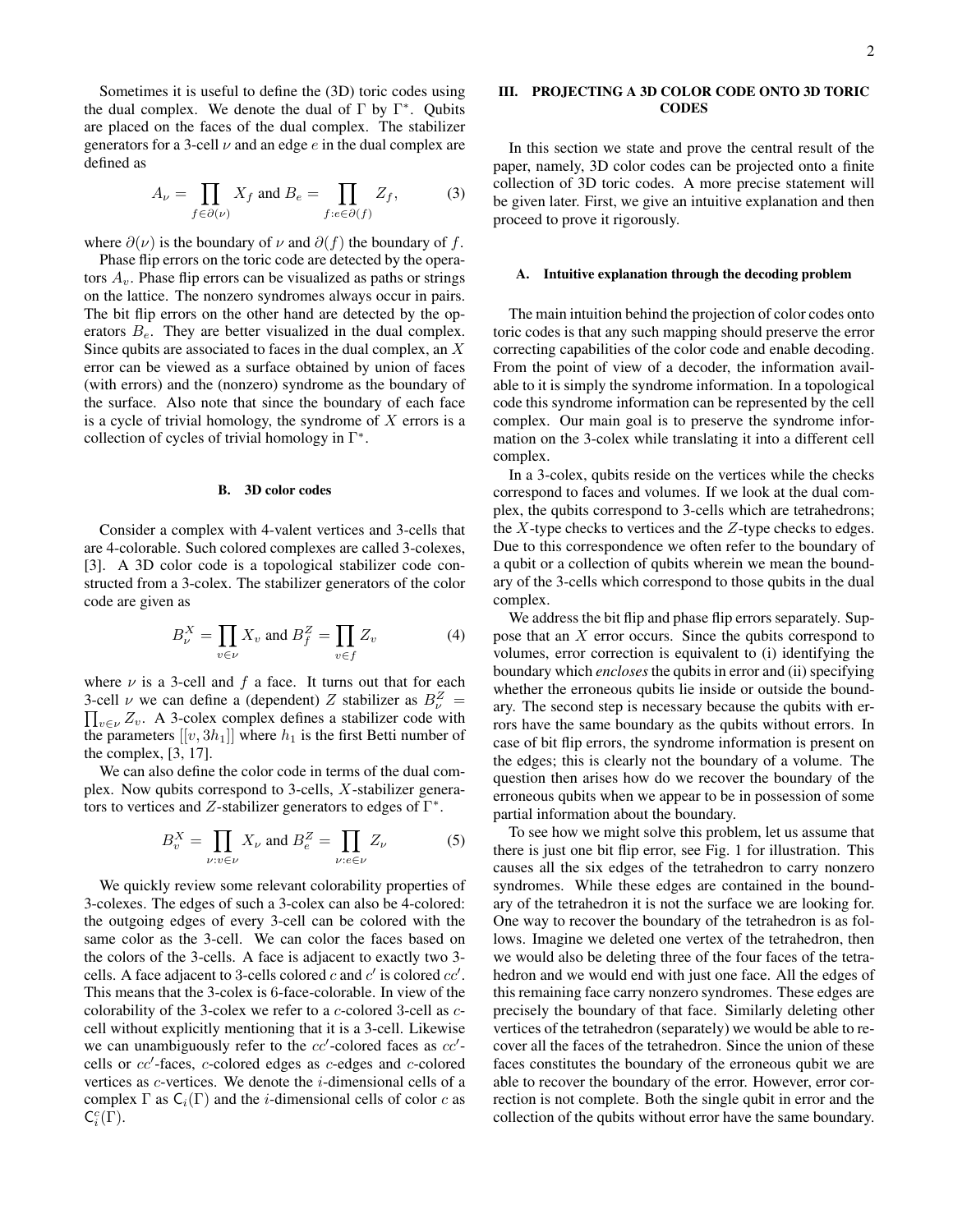

Figure 1: We can recover the boundary of a tetrahedron from the edges by reconstructing the faces and then combining the faces.

To complete error correction we also need to choose which of these sets of qubits are in error. We can decide on the volume which contains fewer number of qubits. In the present case we would choose the qubit in error completing the error correction. Let us identify the key ideas in the previous procedure:

- (i) We construct a collection of complexes obtained by deleting c-vertices of tetrahedrons.
- (ii) Then in each complex, from the edges carrying nonzero syndrome we recover part of the boundary of the erroneous qubits.
- (iii) Then we combine the boundary pieces found in (ii) to recover the boundary of the erroneous qubits.
- (iv) Finally we decide whether the interior or the exterior set of qubits enclosed by the boundary are in error.

Step (ii) is key to making the connection with the 3D toric codes. This step is identical to the correction of the  $X$ -type errors in 3D toric codes.

A similar idea will lead us to the procedure for decoding the phase flip errors, see Fig. 2. In this case the syndromes that detect the phase flip errors correspond to the vertices in the dual complex. Suppose now that there is a single phase flip error. The vertices of the erroneous tetrahedron will carry the syndrome information about the error. Now we seem to have even lesser information about the boundary of the erroneous tetrahedron than before. However, we can recover the boundary by the following procedure. Delete any pair of vertices of the tetrahedron. We will be left with one edge and two vertices. We can first identify the edge as piece of the boundary we are looking for. Deleting all the six possible pairs of vertices, we are able to recover the six edges which are in the boundary of the tetrahedron. Now the problem is identical to the one we solved for correcting bit flip errors. We summarize the key steps:

- (i) We construct new complexes from the original complex by deleting pairs of vertices of each tetrahedron.
- (ii) Then we recover the edges which are in the boundary of the erroneous qubits.
- (iii) At this point the problem is same as the problem of decoding bit flip errors which can be solved using the previous procedure.

In correcting the  $Z$ -type errors the connection to the toric codes happens in (ii). This is precisely the process used to



Figure 2: We can recover the boundary of a tetrahedron from the vertices by first recovering the edges in the boundary of the tetrahedron. With the edges recovered we can proceed as illustrated in Fig.1 to recover the boundary of the tetrahedron.

decode Z-type errors in 3D toric codes.

The procedures we outlined are heuristic and somewhat imprecise; they need a rigorous justification as to correctness and efficiency. We also need to consider the cases where the boundary recovery procedure can fail. We now turn to address these issues in the next section.

#### B. 3-colexes, duals and minors

As we saw in the previous section, our approach to decoding color codes leads us to duals and minors of complexes. So we begin by studying the properties of the 3-colexes and their minors. First we state some properties of the dual of a 3-colex. Since they are immediate from the properties of the 3-colex we omit the proof. For the rest of the paper we assume that  $\Gamma$  is a 3-colex.

**Lemma 1.** Let  $\Gamma$  be a 3-colex. Then the dual complex  $\Gamma^*$  is *4-vertex-colorable, 6-edge-colorable, 4-face-colorable.*

Every qubit in the 3-colex is identified with a tetravalent vertex incident on four 3-cells which are 4-colorable. Therefore in the dual complex, every qubit corresponds to a tetrahedron whose vertices are of different colors. Similarly the four faces of each tetrahedron are also of different colors. (Follows from Lemma 1.) Let us denote the minor complex of  $\Gamma^*$ , i.e. the complex obtained by deleting all the vertices of color  $c$ , by  $\Gamma^{*\setminus c}$ . We denote this operation as  $\pi_c$  so that

$$
\pi_c(\Gamma^*) = \Gamma^{*\langle c \rangle} \tag{6}
$$

The resulting structure  $\Gamma^{*\setminus c}$  is a well defined complex. Clearly, its vertices and edges are a subset of the parent complex Γ ∗ . The structure of the faces and 3-cells is not so obvious. A face in  $\Gamma^*$  that is incident on a c-vertex will not survive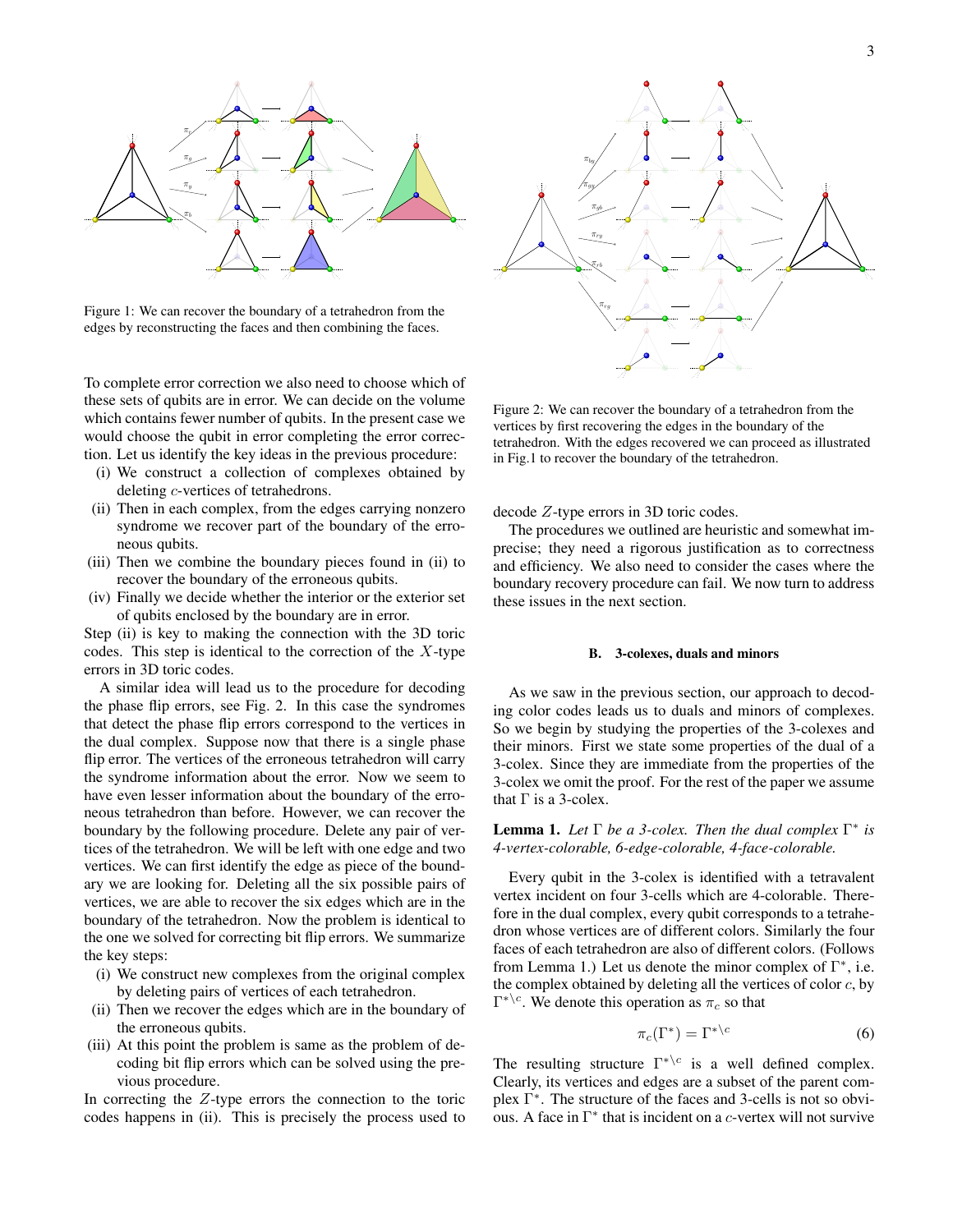in  $\Gamma^{*\setminus c}$ . Therefore only the *c*-faces of  $\Gamma^*$  which are not incident on a c-vertex will be faces of  $\Gamma^{*\setminus c}$ . The 3-cells of  $\Gamma^{*\setminus c}$ are formed by merging all the tetrahedrons that are incident on a c-vertex.

We can now extend the action of  $\pi_c$  to the individual cells of  $\Gamma^*$ , there is some freedom on how to extend as long as we retain the information needed for error correction. We are primarily interested in extending  $\pi_c$  so that it captures the information about (i) the qubits, (ii) the errors on them and (iii) the associated syndrome.

A vertex that is not colored  $c$  will be mapped to a vertex in  $\Gamma^{*\backslash c}$ . An edge that is not incident on a c-vertex will be mapped to an edge in  $\Gamma^{*\backslash c}$ . Edges that are incident on a cvertex can be thought as being mapped to the empty set. A c-face in  $\Gamma^*$  will continue to be a face in  $\Gamma^{*\c}$  as it is not incident on any c-vertices. A 3-cell has exactly 4 faces and on the deletion of a  $c$ -vertex just the  $c$ -face in its boundary will be left in  $\Gamma^{*\backslash c}$ . A 3-cell in  $\Gamma^*$  corresponds to a qubit, so we can interpret the c-face in its boundary as the qubit in  $\Gamma^{*\backslash c}$ . Since every face is shared between two 3-cells, there exist two distinct cells  $\nu_1$  and  $\nu_2$  such that  $\pi_c(\nu_1) = \pi_c(\nu_2)$ . The following equations summarize the preceding discussion.

$$
\pi_c(v) = v \text{ if } v \in \mathsf{C}_0(\Gamma^*) \setminus \mathsf{C}_0^c(\Gamma^*) \tag{7a}
$$

$$
\pi_c(e) = e \text{ if } e \in \mathsf{C}_1(\Gamma^*) \setminus \mathsf{C}_1^{cc'}(\Gamma^*) \tag{7b}
$$

$$
\pi_c(f) = f \text{ if } f \in \mathsf{C}_2^c(\Gamma^*) \tag{7c}
$$

$$
\pi_c(\nu) = f_{\ni\nu}^c = \partial \nu \cap C_2^c(\Gamma^*); \nu \in C_3(\Gamma^*) \tag{7d}
$$

where  $f_{\ni\nu}^c$  is the unique c-face in  $\nu$ . From these relations we can write the boundary of a 3-cell as

$$
\partial(\nu) = \sum_{c} \pi_c(\nu) = \sum_{c} f_{\ni\nu}^c,\tag{8}
$$

where the summation is carried addition modulo 2. The boundary of a collection of 3-cells can be extended linearly.

Some relevant properties of the minor complexes are considered next. They concern both the structure and coloring properties of the minor complexes.

**Lemma 2.** *Let*  $\Gamma$  *be a 3-colex and*  $c \in \{r, b, g, y\}$ *. Then the minor complex*  $\Gamma^{*\setminus c}$  *has only c-colored faces and dd'-edges where*  $d, d' \in \{r, b, g, y\} \setminus \{c\}$ *.* 

*Proof.* Suppose that we delete the vertices colored c in  $\Gamma^{*\backslash c}$ ; this leads to the deletion of the edges and faces that are incident on these vertices. On any c-colored vertex only the c-colored faces are not incident. Any face colored with  $c' \in \{r, b, g, y\} \setminus c$  is incident on some c-vertex. This leads to deletion of all but one face of each tetrahedron incident on any  $c$ -colored vertex. The remaining face is colored  $c$ . Thus  $\Gamma^{*c}$  contains only *c*-colored faces. Since only *d*, *d'*-vertices are present in  $\Gamma^{*\setminus c}$ , the edges connecting them are colored  $dd'.$ П

**Lemma 3.** *The 3-cells of*  $\Gamma^{*\setminus c}$  *can be indexed by the cvertices of*  $\Gamma^*$  *and the boundary of a 3-cell*  $\nu_v \in C_3(\Gamma^{*\setminus c})$ *is the sum of* c*-faces of tetrahedrons incident on* v*.*

*Proof.* The deletion of a *c*-vertex causes all the tetrahedrons incident on it to be combined into one single 3-cell in  $\Gamma^{*\setminus c}$ . Since the four vertices of each tetrahedron are different colors, two tetrahedrons can be merged only if they are incident on the same  $c$ -vertex. Thus two distinct  $c$ -vertices lead to distinct 3-cells. Hence, the 3-cells of  $\Gamma^{*\c}$  can be indexed by the cvertices of  $\Gamma^*$ . The deletion of the *c*-vertex *v*, creates a 3-cell and leaves behind a  $c$ -face for every tetrahedron incident on  $v$ . These c-faces enclose the 3-cell formed by merging the qubits incident on  $v$ , therefore they must form its boundary. Denote by  $\nu_v$  such a 3-cell. Then its boundary  $\partial(\nu_v)$  is given by

$$
\partial(\nu_v) = \sum_{\nu:v \in \nu} \partial(\nu) \stackrel{(a)}{=} \sum_{\nu:v \in \nu} f_{\ni\nu}^c + \sum_{\nu:v \in \nu} \sum_{i \neq c} f_{\ni\nu}^i \quad (9)
$$
  

$$
\stackrel{(b)}{=} \sum f_{\ni\nu}^c,
$$
 (10)

ν:v∈ν which is precisely the sum of c-faces of tetrahedrons incident on v. Note that  $(a)$  follows from Eq. (8) while  $(b)$  is due to the fact that every  $c'$ -face incident on  $v$  is shared between ex-

to vanish.  $\Box$ Let  $\Gamma^{* \setminus cc'}$  denote the minor of  $\Gamma^{*}$  obtained by deleting all vertices colored c and c'. We assume that  $c \neq c'$  for the rest

of the paper. Denote this operation as  $\pi_{cc'}$ . Then we have

actly two qubits incident on  $v$  causing the second summation

$$
\pi_{cc'}(\Gamma^*) = \Gamma^{*\backslash cc'}.
$$
 (11)

Note that the order of deletion of vertices does not matter, therefore we have

$$
\pi_{cc'}(\Gamma^*) = \pi_{c'c}(\Gamma^*). \tag{12}
$$

As in case of  $\Gamma^{*\setminus c}$ , the vertices and edges of of  $\Gamma^{*\setminus cc'}$  are a subset of  $\Gamma^{*\setminus cc'}$  and can be easily identified. The faces and 3-cells are not so obvious. The faces of  $\Gamma^{*\setminus cc'}$  are not faces in the parent complexes  $\Gamma^*$  or  $\Gamma^{*\setminus c}$ . We need to define the faces and 3-cells of  $\Gamma^{* \setminus cc'}$ . We make one small observation before defining them.

**Lemma 4.** Let  $\Gamma$  be a 3-colex and  $c, c' \in \{r, b, g, y\}.$ *Then*  $\Gamma^{* \setminus cc'}$  *has only dd'-colored edges where*  $\{d, d'\}$  =  $\{r, b, q, y\} \setminus \{c, c'\}.$ 

*Proof.* Suppose that we delete all the vertices colored  $c, c'$  in  $\Gamma^*$ , then all edges incident on *c*-vertices and *c'*-vertices will be deleted. Thus only edges between  $d$  and  $d'$  colored vertices will remain. These edges are colored  $dd'$ .  $\Box$ 

Let *e* be a *cc'*-edge *e* in  $\Gamma^*$  and  $V_e$  the qubits containing *e*.

$$
\mathcal{V}_e = \{ \nu \mid e \in \nu \} \tag{13}
$$

Let  $e_{\ni\nu}^{dd'}$  be the unique  $dd'$ -edge in  $\nu$ . For each of the qubits in  $V_e$ , exactly one dd'-edge will survive in  $\Gamma^{*\langle cc \rangle}$ . No two qubits in  $V_e$  share the same  $dd'$ -edge. Further, the surviving  $dd'$  edges will form a cycle in  $\Gamma^{*\setminus cc'}$ , see Fig. 3 for illustration. This can be seen as follows. Let  $V_{cc} (V_e)$ , denote the vertices of  $V_e$  that remain in  $\Gamma^{*\setminus cc'}$ . Every such vertex v is incident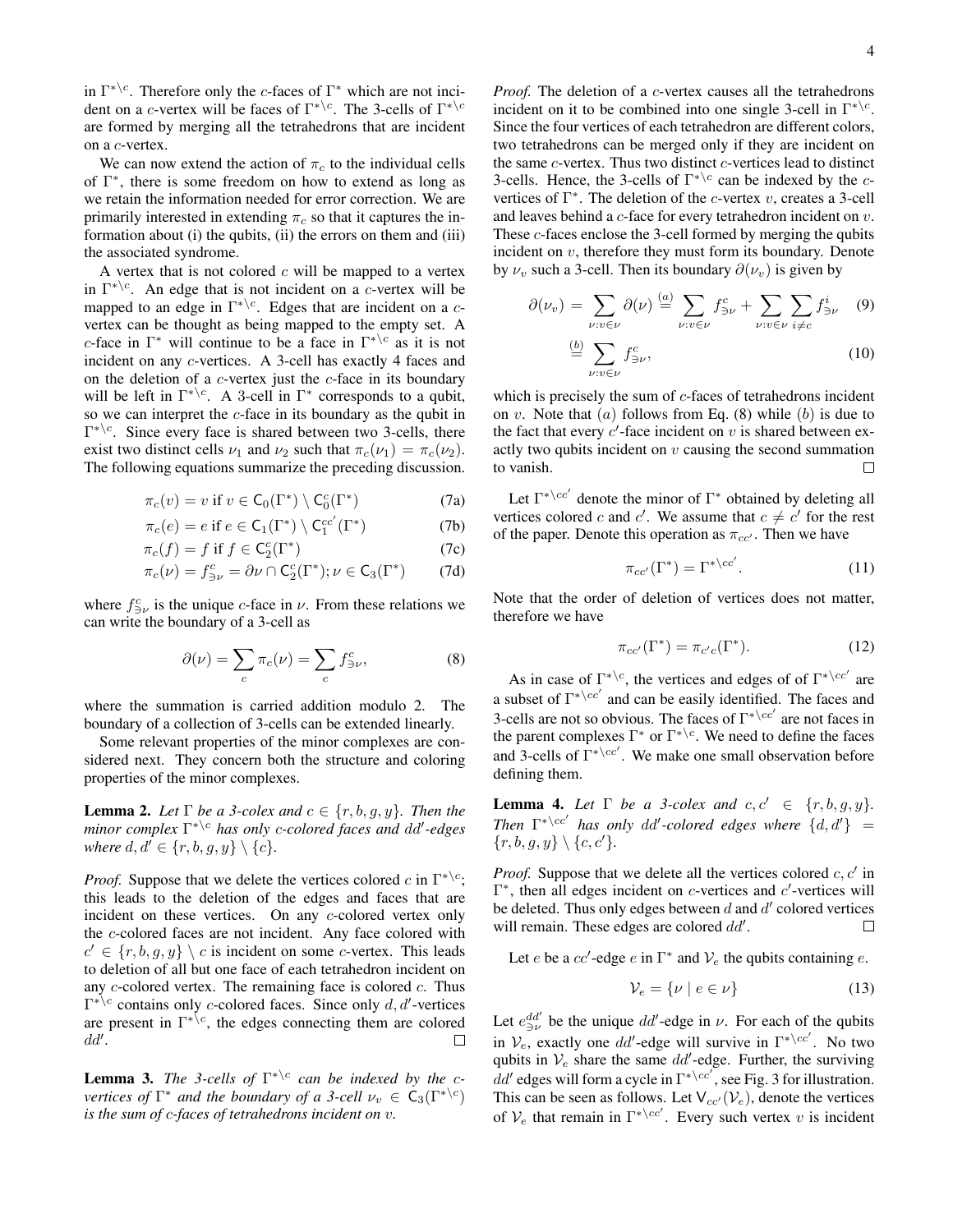on exactly two qubits of  $V_e$ . Therefore, two dd'-edges are incident on v. Hence, the  $dd'$ -edges of  $V_e$  form a cycle. This cycle is of trivial homology since it is on the boundary of a 3-cell (formed by the qubits in  $V_e$ ). We can associate a face to this cycle such that it lies entirely in the 3-cell. In other words, to every  $cc'$ -edge in  $\Gamma^*$ , we can associate a face in  $\Gamma^{* \setminus cc'}$ . The boundary of this face is the collection of the  $dd'$ edges belonging to the qubits incident on e, alternatively,

$$
\partial f_e = \sum_{\nu \in \mathcal{V}_e} e_{\ni \nu}^{dd'}.
$$
 (14)



Figure 3: Face in  $\Gamma^{* \setminus cc'}$ . Consider the by-edge (in bold) and the qubits incident on it. Since only  $r$ ,  $q$ -vertices (i.e. red and green) will survive in  $\Gamma^{* \setminus by}$ , each of these surviving vertices will have exactly two  $rg$ -edges incident on them. Therefore these  $rg$ -edges form a cycle.

The qubits incident on distinct  $cc'$ -edges  $e_1$  and  $e_2$  will be disjoint intersecting in either edges or vertices, so the faces associated to them, i.e.  $f_{e_1}$  and  $f_{e_2}$ , will also be disjoint and intersect in edges or vertices. Therefore the faces are well defined. The preceding discussion proves the following result.

**Lemma 5.** Let  $\Gamma$  be a 3-colex and  $c, c' \in \{r, b, g, y\}$ . Then the faces of the minor complex  $\Gamma^{*\setminus cc'}$  are in one to one corre*spondence with cc' edges of*  $\Gamma^*$ *.* 

With faces of  $\Gamma^{* \setminus cc'}$  defined, the 3-cells of  $\Gamma^{* \setminus cc'}$  can be identified. Let  $v$  be a  $c$  or  $c'$ -vertex. Consider the edges incident on v. Each of these edges corresponds to a face in  $\Gamma^{* \setminus cc'}$ , by Lemma 5. We define the volume enclosed by these faces, such that it contains v, to be a 3-cell of  $\Gamma^{*\setminus cc'}$ . Since every such v leads to a 3-cell in  $\Gamma^{* \setminus cc'}$ , we have the following.

**Lemma 6.** Let  $\Gamma$  be a 3-colex and  $c, c' \in \{r, b, g, y\}$ . Then *3-cells of the minor complex*  $\Gamma^{* \setminus cc'}$  are in one to one corre*spondence with vertices in*  $C_0^c(\Gamma^*) \cup C_0^{c'}(\Gamma^*)$ .

We can also extend  $\pi_{cc'}$  to the cells of  $\Gamma^*$  as we did for  $\pi_c$ . Then we can write

$$
\pi_{cc'}(v) = v \text{ if } v \in \mathsf{C}_0(\Gamma^*) \setminus (\mathsf{C}_0^c(\Gamma^*) \cup \mathsf{C}_0^{c'}(\Gamma^*)) \quad (15a)
$$

$$
\pi_{cc'}(e) = e \text{ if } e \in \mathsf{C}_1^{dd'}(\Gamma^*); d, d' \notin \{c, c'\} \tag{15b}
$$

$$
\pi_{cc'}(\nu) = e_{\ni\nu}^{dd'} = \partial(\pi_c(\nu)) \cap \mathsf{C}_1^{dd'}(\Gamma^*); \nu \in \mathsf{C}_3(\Gamma^*(15c))
$$

where  $e_{\in \nu}^{dd'}$  is the unique dd'-edge in  $\nu$ . In these equations and henceforth we assume  $d, d' \in \{r, b, g, y\} \setminus \{c, c'\}$  and  $d \neq d'$ . None of the faces of  $\Gamma^{* \setminus c}$  or  $\Gamma^{*}$  will survive in  $\Gamma^{* \setminus cc'}$ . Since the faces of  $\Gamma^*$  do not carry any information about the qubits and the Z error syndromes, we are not particularly interested in them; we have some freedom as to how to define  $\pi_{cc}$  for faces in  $\Gamma^{*\setminus c}$ .

We define the edge boundary of a 3-cell in  $\Gamma^*$  as

$$
\delta \nu = \sum_{cc'} \pi_{cc'}(\nu) = \sum_{cc'} e_{\ni\nu}^{dd'} \tag{16}
$$

We call it the edge boundary because  $\pi_{cc}(v)$  is an edge, see Eq. (15c). We extend  $\delta$  to multiple 3-cells linearly.

A simple example of 3-colex and related complexes are shown in Fig. 4. We can relate the various complexes and the objects of interest for us as follows.

|                         | $\Gamma^*$                       | $\Gamma^*\backslash c$ $\Gamma^*\backslash cc'$ |  |
|-------------------------|----------------------------------|-------------------------------------------------|--|
| Oubit                   | vertex tetrahedron triangle edge |                                                 |  |
| $Z$ -check $\vert$ face | edge                             | edge                                            |  |
| $X$ -check 3-cell       | vertex                           | vertex vertex                                   |  |

The preceding lemmas lead to the following corollary.

**Corollary 7.** Let  $\Gamma$  be a 3-colex with v vertices,  $e = 2v$  edges,  $f_{cc}$  cc<sup> $\prime$ </sup>-faces,  $\nu_c$  c-cells. Let the total number of faces be  $f = \sum_{cc'} f_{cc'}$  and 3-cells be  $\nu = \sum_{c} \nu_c$ . The following *table summarizes the number of cells in*  $\Gamma^* \backslash c$  *and*  $\Gamma^* \backslash cc'$  *where*  $c, c', d, d' \in \{r, b, g, y\}$  are distinct.

|          |    |    | $\Gamma^{*}\backslash c$            | $\Gamma^{*}\backslash cc'$ |
|----------|----|----|-------------------------------------|----------------------------|
| 3-cells  |    |    | $\nu_c$                             | $\nu_c + \nu_{c'}$         |
| Faces    |    | 2v | v/2                                 | $f_{cc'}$                  |
| Edges    | 2v |    | $\int f_{dc'} + f_{c'd'} + f_{dd'}$ | $f_{dd'}$                  |
| Vertices |    |    | $\nu_{c'} + \nu_d + \nu_{d'}$       | $\nu_d + \nu_{d'}$         |

*Proof.* The *i*-cells in dual complex  $\Gamma^*$  are in one to one correspondence with the  $(3 - i)$ -cells of Γ. Now suppose that  $\Gamma^*$  is modified so that all vertices colored  $i$  are deleted. Then all 3cells incident on it will be merged to form a new 3-cell. Since all the 3-cells in  $\Gamma^*$  are incident on some *i*-vertex, they will be part of some new 3-cell and  $\Gamma^{*\setminus c}$  will contain  $c_i$  3-cells. On deleting the i-vertices, exactly one face will remain from each 3-cell in Γ<sup>\*</sup>. Since each of these faces will be shared between two 3-cells there will be  $v/2$  faces. The edges in  $\Gamma^{* \setminus i}$ are those that are incident on vertices other than i-vertices.

Similarly in  $\Gamma^{* \setminus cc'}$ , only the *d*-vertices, *d'*-vertices and the dd'-edges will survive. These are precisely  $\nu_d + \nu_{d'}$  vertices and  $f_{dd'}$  edges. The number of faces and 3-cells of  $\Gamma^{* \setminus cc'}$  is immediate from Lemmas 5 and 6.

Remark 1. *The minor complexes defined here are the duals of the shrunk complexes defined in [17]. For example,* Γ ∗\b *is the exactly the dual of* b*-shrunk complex and* Γ ∗\ry *is the dual of* ry*-shrunk complex.*

#### C. X type errors on 3D color codes

Let us now see how to perform error correction on a color code. It is helpful to see the (topological) structure of the errors in the dual of the 3-colex. We analyze the bit flip and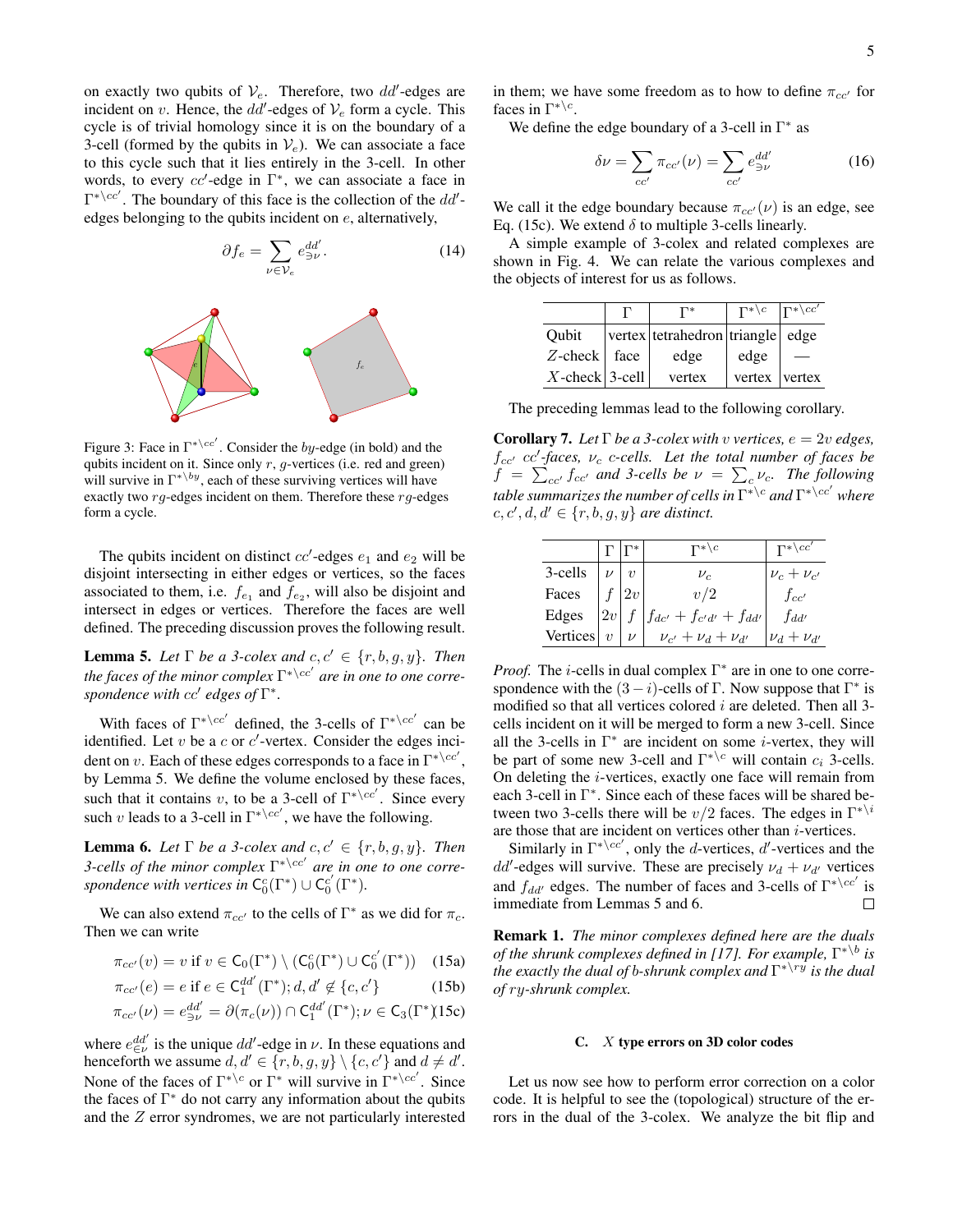

Figure 4: A 3-colex Γ and its dual  $\Gamma^*$ ; *i*-cells of  $\Gamma^*$  correspond to the 3 – *i* cells of Γ. The minor complexes  $\Gamma^{*\setminus r}$  and  $\Gamma^{*\setminus r}$  are also shown.

phase flip errors separately. Suppose that we have  $X$  errors on some set of qubits. In the dual colex the erroneous qubits correspond to a volume. Through  $\pi_c$  we can associate qubits to faces of the minor complex  $\Gamma^{*\setminus c}$ . Thus we can project errors from  $\Gamma^*$  to  $\Gamma^{*\setminus c}$ .

If a qubit  $\nu$  has a bit flip error, then we place an X-error on the image of  $\nu$  in  $\Gamma^{*\setminus c}$ . In other words,

$$
\pi_c(X_\nu) = X_{\pi_c(\nu)},\tag{17}
$$

where  $\pi_c(X_\nu)$  gives an X error acting on the qubits in  $\Gamma^{*\setminus c}$ .

A consequence of Eq. (17), together with linearity of  $\pi_c$ , is that for two adjacent qubits  $\nu_1$  and  $\nu_2$  sharing a c-colored face f, we have  $\pi_c(X_{\nu_1}X_{\nu_2}) = X_{\pi_c(\nu_1)}X_{\pi_c(\nu_2)} = I$ , where we used the fact that  $\pi_c(\nu_1) = \pi_c(\nu_2) = f$ . In other words, a c-face common to two qubits in error corresponds to an error free qubit in  $\Gamma^{*\setminus c}$ .

The syndrome corresponding to bit flip errors is associated to edges of  $\Gamma^*$ . In  $\Gamma^{*\setminus\bar{c}}$  not all edges are present. But if an edge is present, we associate to that edge the same syndrome as in  $\Gamma^*$ . Syndromes in the minor complex are essentially the restriction of the syndromes in  $\Gamma^*$ . Let  $s_e$  be the syndrome on edge e, then

$$
\pi_c(s_e) = s_{\pi_c(e)} = s_e. \tag{18}
$$

This is consistent with Eq. (7b).

At this point we have qubits living on the faces and syndromes on the edges of  $\Gamma^* \backslash c$  just as we would have in a 3D toric code. But it needs to be shown that indeed that we truly have the structure of a 3D toric code and not merely the appearance of it. This we shall take up next.

First let us consider the edge type checks on  $\Gamma^{*\setminus c}$ . Consider an edge e in  $\Gamma^{* \setminus c}$ . Then e is also present in  $\Gamma^{*}$ . For each qubit incident on  $e$  there is an  $c$ -colored face incident on  $e$ . These c-faces exhaust all the faces incident on e in  $\Gamma^{*\c}$ . Thus in the 3D toric code associated to  $\Gamma^{*\setminus c}$ , every face incident on e participates in that check on e as required for the edge type checks in the 3D toric code. Next we look at the projected syndromes on the minor complex.

Theorem 8 (Projection of X errors onto toric codes). *Let* s *be the syndrome for an* X *error* E *on the 3D color code defined*  $\rho$ n a 3-colex  $\Gamma$  and  $\pi_c(s)$  the restriction of  $s$  on  $\Gamma^{*\backslash c}$ . Then the *error*  $\pi_c(E)$  *in*  $\Gamma^{*\setminus c}$  *produces the syndrome*  $\pi_c(s)$  *in the toric code associated to*  $\Gamma^{*\setminus c}$ *.* 

*Proof.* We now will show that in  $\Gamma^{*\c}$  the syndrome produced by  $\pi_c(E)$  is same as  $\pi_c(s)$ . Consider any edge in  $\Gamma^{*\backslash c}$ ; by definition  $\pi_c(s_e) = s_e$  where  $s_e$  is the syndrome on e with respect to  $\Gamma^*$ . Since  $\Gamma$  is 3-colex, an even number of qubits are incident on e, say 2m. Then  $s_e = \bigoplus_{i=1}^{2m} q_i$  where  $q_i =$ 1 if there is an X error on the ith qubit and zero otherwise. Each of these qubits (tetrahedrons) incident on e are projected to a qubit in  $\Gamma^{*\setminus c}$ . But note that two qubits which share a face are mapped to the same qubit in  $\Gamma^{*\sqrt{c}}$ . Thus there are m qubits (triangles) incident on e with respect to  $\Gamma^{*\setminus c}$ . These (projected) qubits are in error if and only if one of the parent qubits in  $\Gamma^*$  are in error. Let  $r_j = 1$  if there is an an error on the projected qubit and zero otherwise. Then  $r_j = q_{2j-1} \oplus q_{2j}$ , where  $2j - 1$  and  $2j$  are the qubits which are projected onto the *j*the qubit in  $\Gamma^{*\setminus c}$ . The syndrome on *e* as computed in the 3D toric code is  $\bigoplus_{j=1}^{m} r_j = \bigoplus_{j=1}^{m} (q_{2j-1} \oplus q_{2j}) = s_e$ . Thus the projected error  $\pi_c(E)$  produces the same syndrome as the projected syndrome  $\pi_c(s)$ .

Corollary 9. *Let* s *be the syndrome for an* X *error on the 3D color code defined on a 3-colex*  $\Gamma$  *and*  $\pi_c(s)$  *the restriction of*  $s$  on  $\Gamma^{*\setminus c}$ . Then  $\pi_c(s)$  is a valid syndrome for (an  $X$  error on) *the toric code on*  $\Gamma^{*\backslash c}$ *.* 

*Proof.* By Theorem 8,  $\pi_c(s)$  is the same as the syndrome produced by an X error on  $\Gamma^* \backslash c$ . Therefore, it must be a valid syndrome for an X error for the 3D toric code on  $\Gamma^{*\backslash c}$ .  $\Box$ 

**Lemma 10.** Let v be a c-vertex in  $\Gamma^*$  and  $\nu_v$  be the 3-cell in Γ ∗\<sup>c</sup> *obtained by merging all the qubits incident on* v*. Then the* X-type stabilizer  $B_v^X$  of the color code on  $\Gamma^*$  is mapped *to an X-type stabilizer generator of the toric code on*  $\Gamma^{*\setminus c}$ *.* 

$$
\pi_c(B_v^X) = B_{\nu_v}^X \text{ and } \pi_{c'}(B_v^X) = I \text{ for } c' \neq c \qquad (19)
$$

*Proof.* We have  $B_v^X = \prod_{\nu: v \in \nu} X_{\nu}$ . Then

$$
\pi_c(B_v^X) = \pi_c\left(\prod_{\nu:v\in\nu} X_\nu\right) = \prod_{\nu:v\in\nu} X_{\pi_c(\nu)} \tag{20}
$$

$$
\stackrel{(a)}{=} \prod_{f \in \partial(\nu_v)} X_f = B_{\nu_v}^X. \tag{21}
$$

where (a) follows from Lemma 3. Thus  $\pi_c(B_v^X)$  is exactly the X-type stabilizer generator defined on the 3-cell  $\nu_v$ .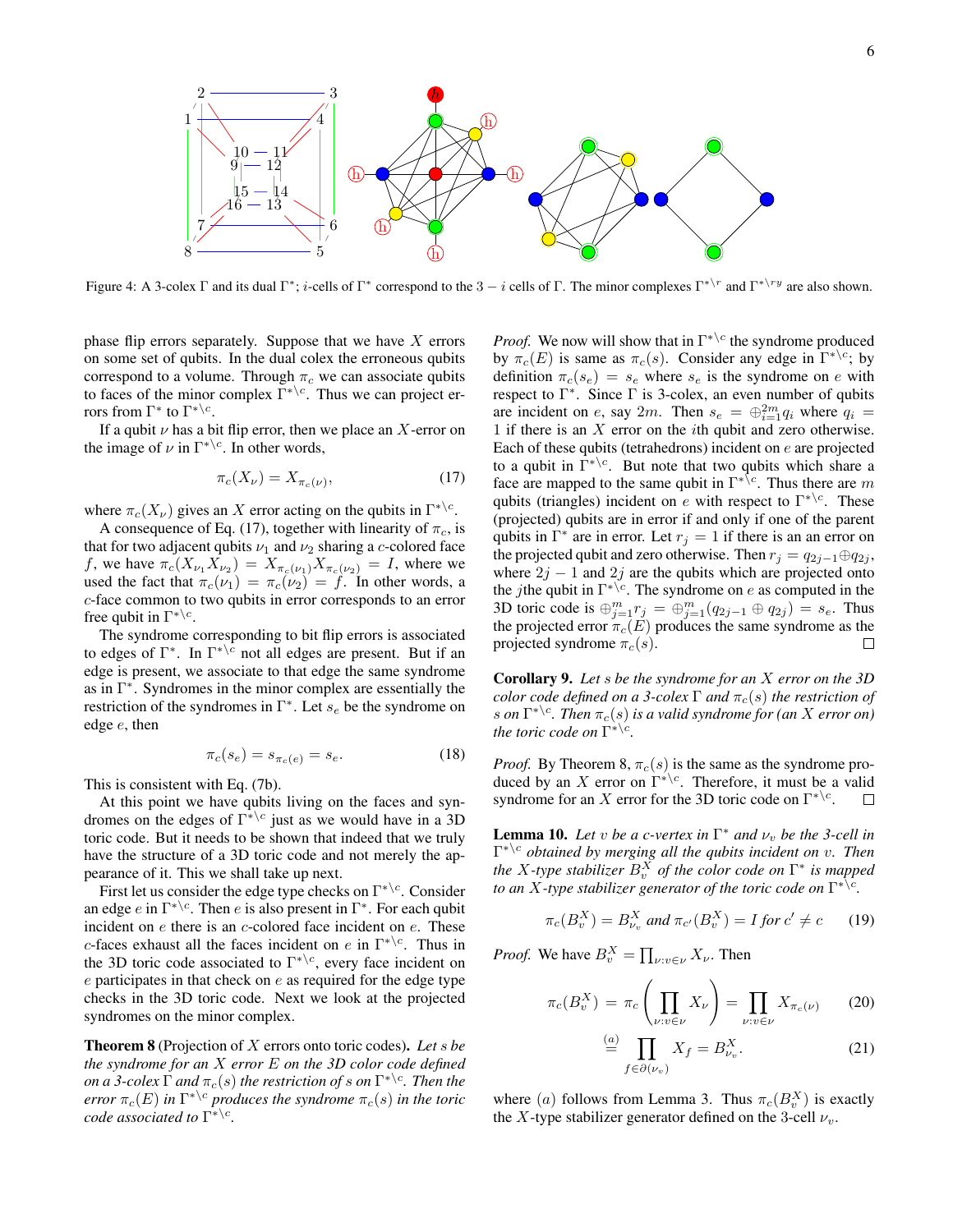Now consider a  $c'$ -face incident on  $v$ . Such a face is in the boundary of two qubits incident on  $v$ . This means that for every qubit  $\nu$  incident on  $\nu$ , there exists another qubit  $\nu'$  incident on v such that  $\pi_{c'}(X_{\nu}) = \pi_{c'}(X_{\nu'})$ . Therefore  $\pi_{c'}(B_v^X) = \prod_{\nu:v\in\nu} X_{\pi_c(\nu)} = I.$  $\Box$ 

Note that the previous lemma implies that for a  $c'$ -vertex  $\pi_c(B_v^X)=I.$ 

**Corollary 11.** Let  $\overline{S}$  be an X-type stabilizer on the color *code. Then*  $\pi_c(\overline{S})$  *is an* X-stabilizer on the toric code defined by  $\Gamma^{*\setminus c}$ *. Conversely for every X-stabilizer* S on  $\Gamma^{*\setminus c}$ *, there*  $e$ xists an  $X$ -stabilizer generator  $\overline{S}$  on  $\Gamma^\ast$  such that  $\pi_c(\overline{S})=S$  $and \pi_{c'}(S) = I.$ 

*Proof.* The first statement is a consequence of Lemma 10 as  ${B_v^X}$  generate all X-stabilizers of the color code. Further,  $\{\pi_c(B_v^{\bar{X}})\} = \{B_{\nu_v}^X\}$ , where  $v \in C_0^c(\Gamma^*)$ . By Lemma 3,  ${B_{\nu_\upsilon}^X}$  generate the X-type stabilizers of the toric code on  $\Gamma^{*\setminus c}$ . Thus the converse also holds. □

Let the support of an error  $E$  be defined [18] as

$$
supp(E) = \sum_{i:E_i \neq I} i,
$$
\n(22)

where  $i$  could be a 3-cell, face, or an edge depending on where the qubits are located. It follows that

$$
supp(EE') = supp(E) + supp(E').
$$
 (23)

We define the boundary of an error in  $\Gamma^*$  to be the boundary of the volume that corresponds to the collection of qubits on which the error acts nontrivially. In other words,

$$
\partial E = \sum_{\nu: E_{\nu} \neq I} \partial \nu = \partial(\text{supp}(E)). \tag{24}
$$

We use the same notation  $\partial$  for boundary of cells as well as operators. Note that  $\partial (EE') = \partial E + \partial E'$ .

Lemma 12 (X error boundary). *Using the same notation as in Theorem 8, the boundary of an error* E *in* Γ ∗ *is*

$$
\partial E = \sum_{c} \text{supp}(\pi_c(E)). \tag{25}
$$

*Proof.* Let  $E_{\nu}$  denote the error on the 3-cell corresponding to the  $\nu$ th qubit. Then we can write

$$
\partial E \stackrel{(a)}{=} \sum_{\nu:E_{\nu} \neq I} \partial \nu \stackrel{(b)}{=} \sum_{\nu:E_{\nu} \neq I} \sum_{c} \pi_c(\nu) \tag{26}
$$
\n
$$
= \sum_{c} \sum_{\nu:E_{\nu} \neq I} \pi_c(\nu) \stackrel{(c)}{=} \sum_{c} \sum_{\nu:E_{\nu} \neq I} \text{supp}(\pi_c(E_{\nu})) \tag{27}
$$
\n
$$
\stackrel{(d)}{=} \sum \text{supp}(\pi_c(E)) \tag{28}
$$

where  $(a)$  follows from the definition of the boundary of an error; (b) follows from the fact that the boundary of a single qubit is the collection of four faces of the tetrahedron that correspond to the qubit;  $(c)$  follows from rearranging the order of summation and the observation that  $\pi_c(\nu)$  is the c-face in the

c

boundary of  $\nu$ , see Eq. (7d), and if  $E_{\nu} \neq I$ , then this is the same as the support of  $\pi_c(E_\nu)$ ; (d) follows from Eq. (23) and completes the proof.  $\Box$ 

By Lemma 12, the boundary of an error  $E$  can be broken down into four surfaces each lying in a separate minor complex  $\Gamma^{*\setminus c}$ . We show that if these surfaces were modified by the support of a stabilizer in the minor complexes, then these modified surfaces form the boundary of an error  $E'$  which is equivalent to E up to a stabilizer i.e.  $E' = ES$  for some X stabilizer S on the color code.

Lemma 13 (X error boundary modulo stabilizer). *Let* E *be an error on*  $\Gamma^*$ *. Let*  $S_c$  *be* X-stabilizer generators on  $\Gamma^{*\setminus c}$ *. Then*  $\partial E$  +  $\sum_{c}$  supp $(S_c)$  *is the boundary of ES, for some* X*-stabilizer* S *on* Γ ∗ *i.e.*

$$
\partial E + \sum_{c} \text{supp}(S_c) = \partial(ES) \tag{29}
$$

*Proof.* Since  $S_c$  is a stabilizer generator, by Corollary 11, there exists an X-stabilizer  $\overline{S}_c$  on  $\Gamma^*$  such that  $\pi_c(\overline{S}_c) = S_c$ and  $\pi_{c'}(S_c) = I$ . By Lemma 12,  $\partial(S_c) = \text{supp}(S_c)$ . Then using  $\partial EF = \partial E + \partial F$ , we obtain  $\partial E\overline{S}_c = \partial E + \partial \overline{S}_c$ . Repeating this for all c we have  $\partial(E\prod_{c}\overline{S}_{c}) = \partial E + \sum_{c}\partial\overline{S}_{c}$ . Letting  $\prod_{c} \overline{S}_{c} = S$ , we can write this as  $\partial (ES) = \partial E + \sum_{c} \text{supp}(S_{c})$  as claimed.  $_c$  supp $(S_c)$  as claimed.

The importance of the previous result is that we can independently estimate the four components of boundary of an error. With these results in hand we can estimate the boundary of an X error.

Theorem 14 (Estimating face boundary of X errors). *The boundary an X-error* E *on the dual of color code can be estimated by Algorithm 1. The algorithm estimates* ∂E *up to the boundary of an* X *stabilizer of the color code, provided*  $\pi_c(E)$ *is estimated up to a stabilizer on*  $\Gamma^{*\setminus c}$ *, where*  $c \in \{r, g, b, y\}$ *.* 

*Proof.* We only sketch the proof as it is a straightforward consequence of the results we have shown thus far. By Lemma 12 the boundary of the error consists of support of  $\pi_c(E)$  i.e. the projections of the error on the 3D toric codes on  $\Gamma^{*\backslash c}$ . By Lemma 8, the syndrome of  $\pi_c(E)$  is the restriction of the syndrome on  $\Gamma^*$ . Therefore,  $\pi_c(E)$  can be estimated by decoding on  $\Gamma^{*\setminus c}$ . By Lemma 13, if the estimate for  $\pi_c(E)$  is equivalent up to a stabilizer on  $\Gamma^{*\setminus c}$ , we can obtain the boundary of  $E$  up to the boundary of a stabilizer on the color code.  $\Box$ 

Algorithm 1: Estimating (face) boundary of  $X$  type error

Input: A 3-colex Γ, Syndrome of an X error  $E$ **Output:** F, an estimate of  $\partial E$  where  $\mathsf{F} \subseteq \mathsf{C}_2(\Gamma^*)$ 1: for each  $c \in \{r, b, g, y\}$  do 2: **for** each edge *e* in  $\Gamma^{*\setminus c}$  $\frac{1}{\sqrt{2}}$  syndrome projection 3:  $s_{\pi_c(e)} = s_e$  // se is syndrome on edge e 4: end for 5: Using the projected syndrome on  $\Gamma^{*\setminus c}$ , estimate the error  $\mathsf{F}_c$ by any 3D toric code decoder for  $X$  errors 6: end for

7: Return  $\mathsf{F} = \bigcup_c \mathsf{F}_c$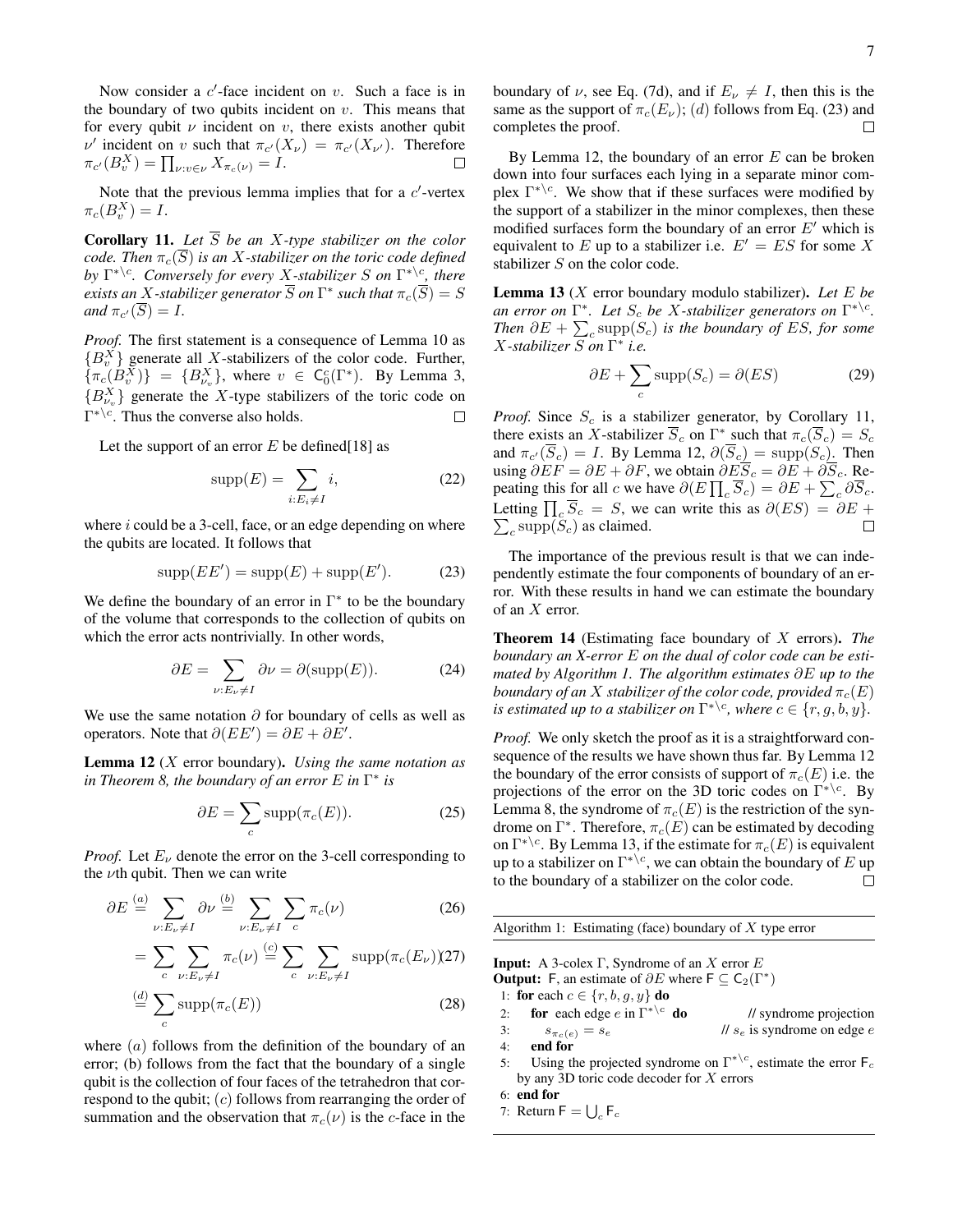If any of component decoders on the minor complexes make a logical error, then Algorithm 1 may fail to produce a valid boundary.

#### D. Z type errors on 3D color codes

One can prove results similar to previous section for the Z-type errors also. As we noted earlier, the syndrome information about  $Z$  errors resides on the vertices of  $\Gamma^*$  while the error corresponds to a volume. To recover the boundary of the error, the objects of interest are the minor complexes  $\Gamma^{* \setminus cc'}$ . Recall that the edges of  $\Gamma^{* \setminus cc'}$  are associated with qubits. So we project the errors on cell  $\nu$  to  $\pi_{cc}(\nu)$  which is an edge in  $\Gamma^{* \setminus cc'}$ . We define

$$
\pi_{cc'}(Z_{\nu}) = Z_{\pi_{cc'}(\nu)} \tag{30}
$$

Let syndrome on  $v \in C_0(\Gamma^*)$  be  $s_v$ . Then we define the syndrome on  $v \in \Gamma^{* \setminus cc'}$  as

$$
\pi_{cc'}(s_v) = s_{\pi_{cc'}(v)} = s_v \tag{31}
$$

so the syndrome on  $\pi_{cc'}(\Gamma^*)$  is simply the restriction of the syndrome on  $\Gamma^*$ . To project the color code onto toric codes, this syndrome must be a valid syndrome on the minor complex.

We next show that both  $Z$  errors and their associated syndromes can be projected consistently onto the minor complexes  $\Gamma^{* \setminus cc'}$ .

Theorem 15 (Projection of Z errors onto toric codes). *Let* E *be a* Z*-type error on* Γ <sup>∗</sup> *and its associated syndrome* s*. Then the error*  $\pi_{cc'}(E)$  *in*  $\Gamma^{*\setminus cc'}$  *produces the syndrome*  $\pi_{cc'}(s)$ *.* 

*Proof.* We only need to show the theorem for vertices  $v \in$  $\Gamma^{* \setminus cc'}$ . Suppose E produces the syndrome  $s_v$  on v, then  $s_v = \bigoplus_{\nu:v \in \nu} q_{\nu}$ , where  $q_{\nu} = 1$ , if there is a Z error on  $\nu$ and zero otherwise. We need to show that  $\pi_{cc'}(E)$  produces the syndrome  $s_v$  on v. Every qubit incident on v must have a  $dd'$ -edge incident on v, since v must be a d or d'-vertex. Two qubits incident on  $v$  can share at most one such edge. Then we can partition the qubits incident on  $v$  depending on the  $dd'$ edge on which they are incident. Let  $\{e_1, \ldots, e_m\}$  be these  $dd$ -edges. Then we can write

$$
\{\nu : v \in \nu\} = \cup_i \{\nu : v, e_i \in \nu\}
$$
 (32)

$$
s_v = \bigoplus_{\nu:v \in \nu} q_{\nu} = \bigoplus_{i} \bigoplus_{\nu:v, e_i \in \nu} q_{\nu} = \bigoplus_{i} r_i, \ (33)
$$

where  $r_i = \bigoplus_{i:v,e_i \in \nu_i} q_{\nu}$ .

The qubits containing  $e_i$  are projected onto the  $dd'$ -edge  $e_i$ in the minor complex  $\Gamma^{*\setminus cc'}$  and there is an error on  $e_i$  if and only if  $r_i = \bigoplus_{\nu : v, e_i \in \nu} q_{\nu} = 1$ . Thus the syndrome on the vertex v as computed with respect to the toric code on  $\Gamma^{* \setminus cc'}$ is  $\pi_{cc'}(E) = \bigoplus_{i=1}^m r_i = s_v = \pi_{cc'}(s_v)$  as required.  $\Box$ 

Corollary 16 (Validity of Z syndrome restriction). *Let* s *be the syndrome for a*  $\overline{Z}$  *error on*  $\Gamma^*$ *. Then*  $\pi_{cc'}(s)$  *is a valid syndrome for a*  $Z$  *error on*  $\Gamma^{*\setminus cc'}.$ 

*Proof.* From Theorem 15, we see that  $\pi_{cc}(s)$  coincides with the syndrome produced by a Z error on  $\Gamma^{*\backslash cc'}$ . Hence,  $\pi_{cc'}(s)$ must be a valid syndrome for a  $Z$  error on a 3D toric code.  $\square$ 

Having projected both the error and the syndrome onto the minor complexes, we recover the boundary of the error in steps. To this end we define the edge boundary of an error  $E$  as

$$
\delta E = \sum_{\nu: E_{\nu} \neq I} \delta \nu = \sum_{\nu: E_{\nu} \neq I} \sum_{cc'} \pi_{cc'}(\nu) \tag{34}
$$

$$
=\sum_{cc'} \operatorname{supp}(\pi_{cc'}(E)),\tag{35}
$$

where Eq.  $(35)$  follows from interchanging the order of summation in Eq.  $(34)$ . We see that the edge boundary of E can be recovered by recovering  $\pi_{cc}(E)$ . The next lemma shows an interesting property of the edge boundary that will help us in correcting Z errors.

**Lemma 17** (Edge boundary corresponds to an  $X$ -syndrome). Let  $E_Z = \prod_{\nu \in \Omega} Z_{\nu}$  and  $E_X = \prod_{\nu \in \Omega} X_{\nu}$ . Then the syn*drome of*  $E_X$  *is nonzero on the edges in*  $\delta E_Z$ *.* 

*Proof.* Consider the syndrome of  $E<sub>X</sub>$  on an edge  $e$ . Then

$$
s_e \neq 0 \text{ iff. } |\{\nu \in \Omega \mid e \in \nu\}| \text{ is odd} \tag{36}
$$

In other words,  $s_e$  is nonzero if and only if the number of qubits in  $\Omega$  incident on e is odd. From Eq. (34), we see that e will be present in the edge boundary of  $E_Z$  if and only if an odd number of qubits are incident on e. Thus the syndrome of  $E<sub>X</sub>$  is nonzero on the edge boundary of  $E<sub>Z</sub>$ .  $\Box$ 

We cannot always expect to estimate the edge boundary exactly because the estimates for  $\pi_{cc'}(E)$  on the minor complexes could be off. The next lemmas show this will not be problem as long as the estimates for  $\pi_{cc'}(E)$  are off by stabilizer elements.

**Lemma 18.** Suppose S is a Z-stabilizer on  $\Gamma^{*\setminus cc'}$ , then there *exists a Z-stabilizer*  $\overline{S}$  *in*  $\Gamma^*$  *such that*  $\pi_{cc'}(\overline{S}) = S$  *and*  $\pi_{cd}(\overline{S}) = I$  for  $xy \neq cc'.$ 

*Proof.* A Z-stabilizer in  $\Gamma^{* \setminus cc'}$  generated by the face type stabilizers in  $\Gamma^{* \setminus cc'}$ . Therefore, it suffices to consider when S is a face type stabilizer. By Lemma 5, the faces of  $\Gamma^{*\setminus cc'}$ are in correspondence with the  $cc'$ -edges of  $\Gamma^*$ . So we can let  $S = B_{f_e}^Z$  for some face  $f_e$  in  $\Gamma^{*\bar{\backslash} cc'}$  and  $cc'$ -edge e in  $\Gamma^*$ . The stabilizer of the color code attached to e is given by  $B_e^Z = \prod_{\nu: e \in \nu} Z_{\nu}$ . Then

$$
\pi_{cc'}(B_e^Z) = \prod_{\nu: e \in \nu} Z_{\pi_{cc'}(\nu)} \stackrel{(a)}{=} \prod_{\nu: e \in \nu} Z_{e_{\ni\nu}^{dd'}},\tag{37}
$$

$$
\stackrel{(b)}{=} \prod_{t \in \partial(f_e)} Z_t = B_{f_e}^Z = S,\tag{38}
$$

where  $(a)$  follows from Eq. (15c) and  $(b)$  from Eq. (14).

Denote by  $V_e$  the set of qubits incident on  $e$ . Every qubit  $\nu \in V_e$  contains a  $c'd'$  edge. These edges must also be incident on the c'-vertex of e. Two qubits  $\nu$  and  $\nu'$  which have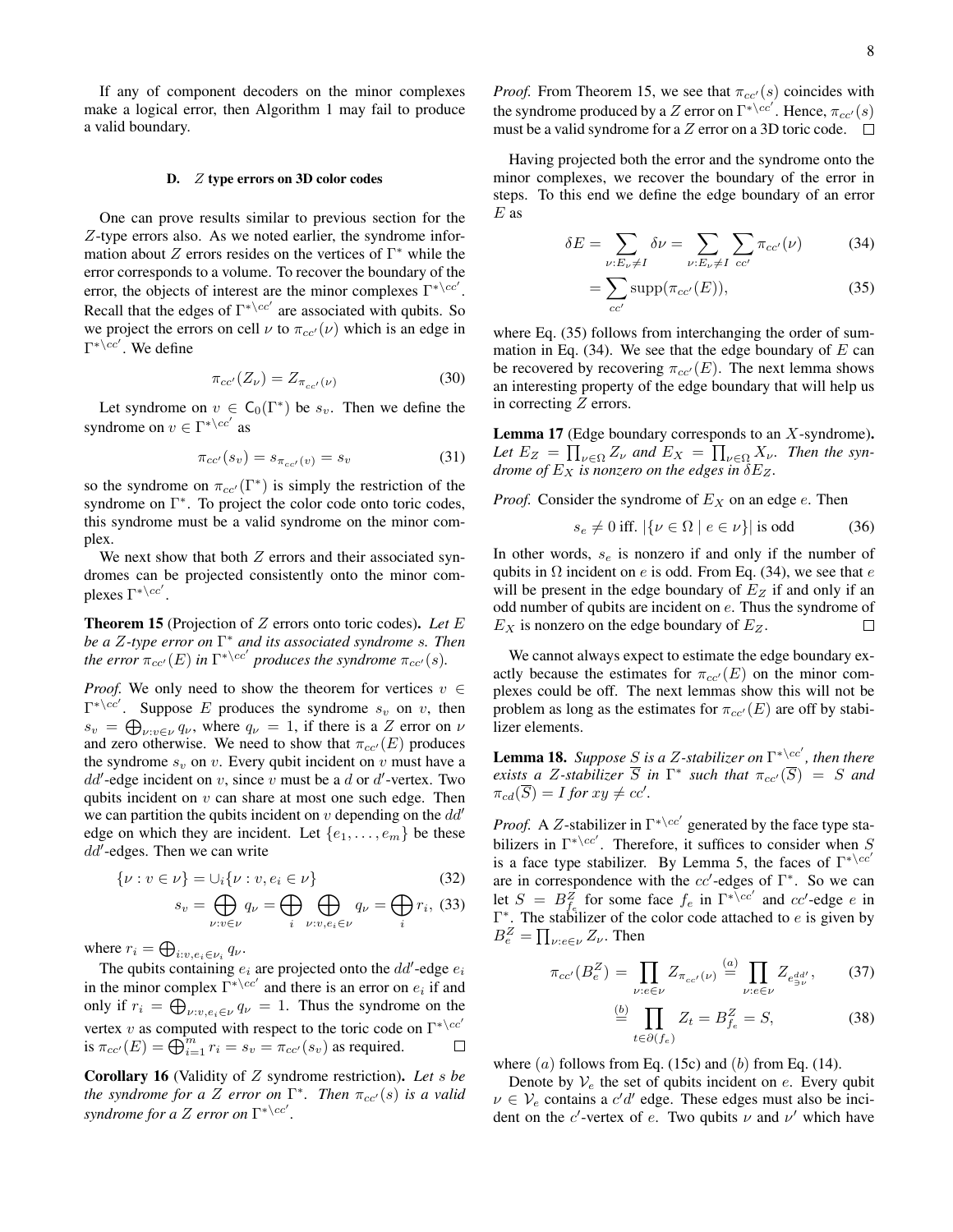the same  $c'd'$  edge must share a face since they already share e. Hence only two qubits  $v, v' \in V_e$  can share a c'd'-edge. For these qubits we have  $\pi_{cd}(\nu) = \pi_{cd}(\nu')$ . This implies  $\pi_{cd}(B_e^Z) = \prod_{\nu: e \in \nu} Z_{e_{\supset \nu}^{\mathcal{C}'d'}} = I$ . Similar arguments can be used to show that  $\pi_{cd}(\overline{S}) = I$  for other  $xy \neq cc'$ . We omit the details.

Lemma 19 (Edge boundary modulo stabilizer). *Let* E *be a* Z*type error on the color code and S a Z-stabilizer on*  $\Gamma^{*\setminus cc'}.$ Then  $\delta E + \sum_{e: S_e \neq I} e$  is the edge boundary of  $E\overline{S}$  for some  $Z$ -stabilizer  $\overline{S}$  on  $\Gamma^*$ .

*Proof.* By Lemma 18, there exists a Z stabilizer  $\overline{S}$  on  $\Gamma^*$  such that  $\pi_{cc'}(\overline{S}) = S$  and  $\pi_{xy}(\overline{S}) = I$  for  $xy \neq cc'$ . Therefore,

$$
I = \pi_{xy}(\overline{S}) = \pi_{xy} \left( \prod_{\nu : \overline{S}_{\nu} \neq I} Z_{\nu} \right) = \prod_{\nu : \overline{S}_{\nu} \neq I} Z_{\pi_{xy}(\nu)} \tag{39}
$$

From this we infer that for  $xy \neq cc'$ ,

$$
\sum_{\nu:\overline{S}_{\nu}\neq I} \pi_{xy}(\nu) = 0 \tag{40}
$$

Therefore, the edge boundary of  $\overline{S}$  has support only in  $\Gamma^{*\setminus cc'}$ . Furthermore, substituting for S and  $\overline{S}$  in  $S = \pi_{cc'}(\overline{S})$  we obtain

$$
\prod_{e:S_e \neq I} Z_e = \pi_{cc'} \left( \prod_{\nu:\overline{S}_{\nu} \neq I} Z_{\nu} \right) = \prod_{\nu:\overline{S}_{\nu} \neq I} Z_{\pi_{cc'}(\nu)} \tag{41}
$$

Eq. (41), implies that

$$
\sum_{e:S_e \neq I} e = \sum_{\nu:\overline{S}_{\nu} \neq I} \pi_{cc'}(\nu) \tag{42}
$$

$$
= \sum_{\nu:\overline{S}_{\nu}\neq I} \pi_{cc'}(\nu) + \sum_{xy\neq cc'} \sum_{\nu:\overline{S}_{\nu}\neq I} \pi_{xy}(\nu) \quad (43)
$$

$$
=\delta\overline{S}
$$
 (44)

Thus  $\delta \overline{S} = \sum_{e: S_e \neq I} e$  and  $\delta E + \sum_{e: S_e \neq I} e = \delta(E\overline{S}).$  $\Box$ 

With these results in hand we show how to estimate the edge boundary of a Z-error from the minor complexes given the syndrome on its vertices.

Theorem 20 (Estimating edge boundary of Z errors). *Let* Γ *be a 3-colex and* E *a* Z*-error on the associated color code. Algorithm 2 estimates* δE*, the edge boundary of* E*, up to the boundary of a* Z *stabilizer of the color code, provided*  $\pi_{cc'}(E)$ *is estimated up to a stabilizer on*  $\Gamma^{* \setminus cc'}$ .

*Proof.* By Corollary 16, the restriction of the syndrome of E is a valid syndrome on  $\Gamma^{* \setminus cc'}$ . By Theorem 15,  $\pi_{cc'}(E)$  has the same syndrome as the restriction and  $\pi_{cc'}(E)$  can be estimated using a 3D toric decoder on  $\Gamma^{* \setminus cc'}$ . We can reconstruct the edge boundary from  $\pi_{cc'}(E)$  using the Eq. (35). By Lemma 19 if the estimates for  $\pi_{cc'}(E)$  are upto a stabilizer on  $\Gamma^{* \setminus cc'}$ , the estimate for edge boundary of E will differ by the boundary of a Z-stabilizer on the color code.  $\Box$ 

## Algorithm 2: Estimating (edge) boundary of  $Z$  type error

**Input:** A 3-colex Γ, Syndrome of a Z error E

- **Output:** E, an estimate of the edge boundary  $\delta E$ , where E  $\subseteq$  $\mathsf{C}_1(\Gamma^\ast)$
- 1: for each  $c, c' \in \{r, b, g, y\}$  do
- 2: **for** each vertex v in  $\Gamma^{* \setminus cc'}$ //syndrome projection
- 3:  $s_{\pi_{cc}(v)} = s_v$  //s<sub>v</sub> is syndrome on vertex v<br>4: **end for** end for
- 5: Estimate the error  $E_{cc'}$  using any 3D toric code decoder for Z errors on  $\Gamma^{*\setminus cc'}$
- 6: end for
- 7: Return  $E = \sum_{c,c'} E_{cc'}$

What we have achieved so far is that we have taken a  $Z$  error whose syndrome is on vertices and converted it to a valid syndrome on edges for an  $X$  error with the same support. We can take this syndrome on edges and recover the face boundary of the error using Theorem 14.

Note that the estimate for edge boundary returned by Algorithm 2 need not be a valid edge boundary if any of the component decoders fail. So we need a method to check the validity of the edge boundary. Recall that the  $X$ -syndrome on the toric code is boundary of a collection of faces. Therefore it is a union of homologically trivial cycles. We can project the edge boundary E obtained in Algorithm 2 onto each of the minor complexes  $\Gamma^{*\setminus c}$ . If the edge boundary is valid, then all the homologically nontrivial closed surfaces in  $(\Gamma^{*\setminus c})^*$  will intersect with the projected syndrome an even number of times. This test can be carried out in linear time in the number of qubits.

Theorem 21 (Estimating face boundary of Z type errors). *Let* E *be a* Z*-type error on* Γ <sup>∗</sup> *whose edge boundary is estimated using Algorithm 2. If the edge boundary is valid, then we can estimate the face boundary of* E *up to a* Z*-stabilizer on the color code using Algorithm 1.*

*Proof.* By Theorem 20 we can estimate the edge boundary of  $E$  up to a  $Z$ -stabilizer boundary. By Lemma 19 these edges are precisely the syndrome for an  $X$  error. By Lemma 17, this  $X$  error has the same support as  $E$  up to a  $X$ -stabilizer. But in a color code for every  $X$ -stabilizer there exists a  $Z$ stabilizer with the same support. Thus the final boundary of  $E$ is estimated up to a  $Z$ -stabilizer provided all the intermediate estimates from Algorithms 1 & 2 are all up to a stabilizer on the respective 3D toric code decoders.  $\Box$ 

### E. Decoding 3D color codes

The projection onto the toric codes allow us to decode the 3D color code. Before we can give the complete decoding algorithm we need one more component. Following Theorems 14 and 21, we only end up with the boundary of the error. We need to identify the qubits which are in error. The procedure for lifting the boundary to volume is given in Algorithm 3. The main idea behind this algorithm is the fact that the color code is connected and we can partition the qubits into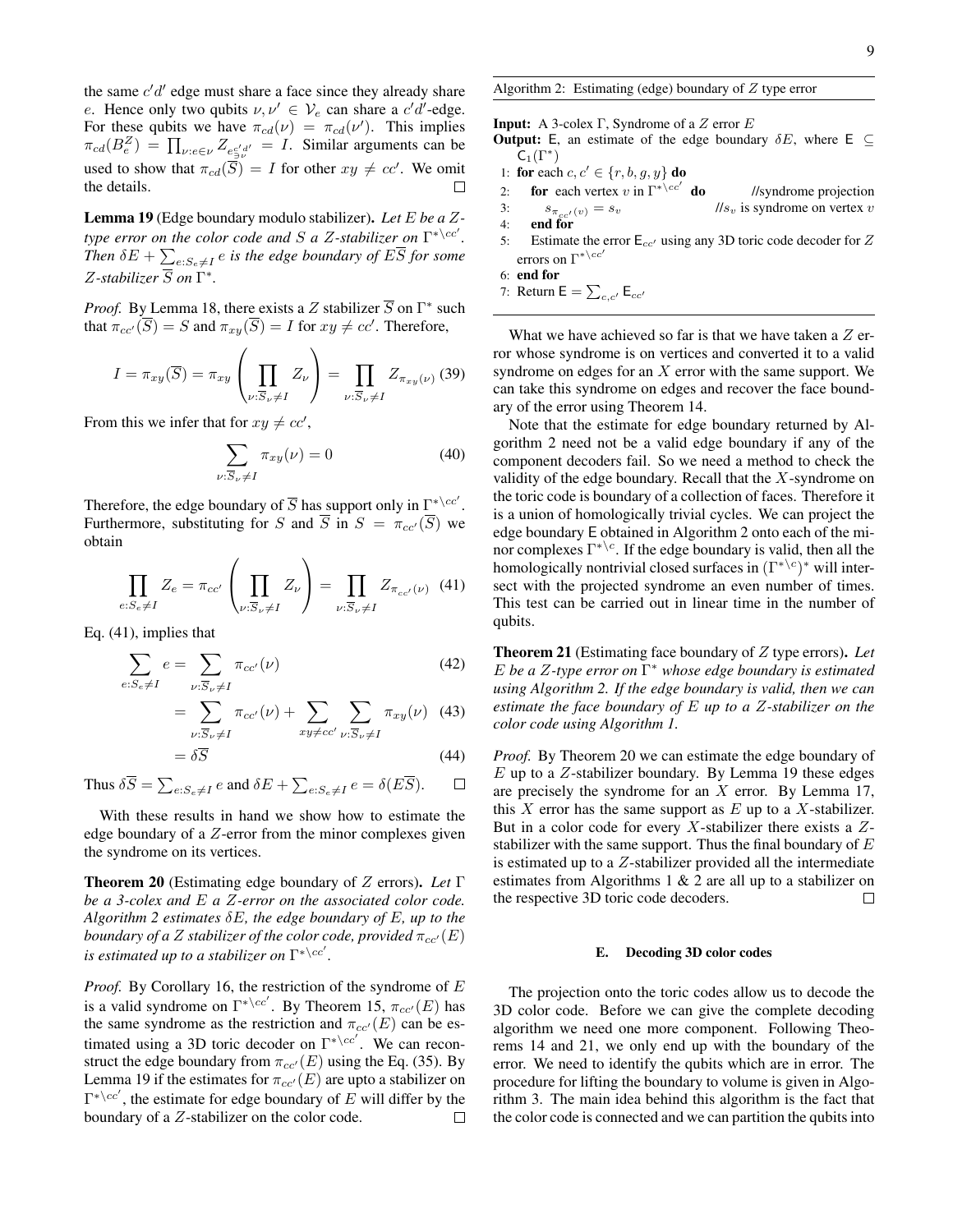two groups: those inside and those outside of the boundary. The following lemma justifies the procedure in Algorithm 3.

Algorithm 3: Lifting a boundary to a volume

**Input:** Complex  $\Gamma^*$ , Set of faces  $\mathsf{F} \subseteq \mathsf{C}_2(\Gamma^*)$ **Output:**  $\Omega \subseteq C_3(\Gamma^*)$  such that F is the boundary of  $\Omega$ 1: Set  $\Omega = \emptyset$ ;  $m_{\nu} = 0$  for all  $\nu \in C_3(\Gamma^*)$ ) // Initialization 2: Initialize  $\Omega = {\nu_o}$ ,  $m_{\nu_o} = 1$  // For some 3-cell  $\nu_o$ 3: while  $m_{\mu} = 0$  for some  $\mu \in \mathcal{N}_{\nu}$  with  $m_{\nu} \neq 0$  do 4: **for** each  $\mu \in \mathcal{N}_{\nu}$  **do**  $\mathcal{N}_{\nu} := 3$ -cells sharing a face with  $\nu$ 5: if  $m<sub>\mu</sub> = 0$  then 6: if  $\mu \cap \nu \in \mathsf{F}$  then 7:  $m_{\mu} = -m_{\nu}$  //Qubits on different side of error boundary 8: else 9:  $m_{\mu} = m_{\nu}$  //Qubits on same side of error boundary 10: end if 11: if  $m_{\mu} = 1$  then 12:  $\Omega = \Omega \cup \{\mu\}$ 13: end if 14: else 15: **if**  $\mu \cap \nu \in \mathsf{F}$  and  $m_{\mu} \neq -m_{\nu}$  then 16:  $\Omega = \emptyset$ ; Exit // F not a valid boundary 17: end if 18: **if**  $\mu \cap \nu \notin \mathsf{F}$  and  $m_{\mu} \neq m_{\nu}$  then 19:  $\Omega = \emptyset$ ; Exit // F not a valid boundary 20: end if  $21:$  end if 22: end for 23: end while 24: if  $|\Omega| > |C_3 \setminus \Omega|$  then<br>25:  $\Omega = C_3 \setminus \Omega$ 25:  $\Omega = C_3 \setminus \Omega$  //Pick the smaller volume 26: end if

Lemma 22 (Lifting the boundary of error). *Algorithm 3 will give the smallest collection of* 3*-cells*  $\Omega \subseteq C_3(\Gamma^*)$  *such that* ∂Ω = F*. If* F *is not a valid boundary, then the algorithm returns an empty set.*

*Proof.* The algorithm takes as input a collection of faces supposed to enclose a volume. If the faces enclose a volume, we can label all the 3-cells inside and outside the boundary differently. Cells adjacent to each other and enclosed within the same boundary are labeled same. The algorithms proceeds by labeling a random choice of initial qubit and then proceeds to assign labels to all its adjacent qubits. If two qubits share a face that is not in the boundary F, then they must have the same label because one must cross the boundary to change the label. Two qubits, that are adjacent and share a face that is in the boundary must have different labels. The algorithm stops when there are no more qubits to be labeled or when a qubit is assigned contradicting labels, indicating that F is not a boundary.  $\Box$ 

The running time of the algorithm is linear in the number of qubits. The algorithm assumes that all qubits have the same error probability. It can be modified so that it picks the most likely qubits if the error probabilities are not uniform. We now give the decoding procedure for color codes.

Theorem 23 (Decoding 3D color codes via 3D toric codes). *An error* E *on a color code can be estimated using Algorithm 4. The estimate will be within a stabilizer on the color code provided the intermediate decoders also estimate within a stabilizer on the respective codes.*

*Proof.* The proof of this theorem is straightforward given our previous results. The decoding is performed separately for X and Z errors and it makes use of the fact that the color code is a CSS code. The algorithm proceeds by estimating the boundary of the  $X$ -type errors and  $Z$ -errors separately. The correctness of these procedures is due to Theorems 14 and 21. Lemma 22 ensures that these boundaries can be lifted to find the qubits that are in error. Decoding failure results if any of the component decoders fail or make logical errors. This will lead to either the failure of lifting procedure or an invalid edge boundary in line 7. The validity of the edge boundary can be checked by ensuring that the restricted syndrome  $\pi_c(\delta E_z)$ consists of homologically trivial cycles.  $\Box$ 

Algorithm 4: Decoding 3D color codes

**Input:** A 3-colex  $\Gamma$  and the syndrome

- **Output:** Error estimate  $\hat{E}$
- 1: Let  $s_X$  be syndrome for X type error  $E_X$
- 2: Obtain the face boundary  $\partial E_X$  from Algorithm 1 with  $s_X$  as input
- 3: Lift the boundary  $\partial E_X$  by running Algorithm 3 and obtain  $\Omega_X$ , the support of  $E_X$
- 4: if  $\Omega_X = \emptyset$  and  $s_X \neq 0$  then
- 5: Declare decoder failure and exit
- 6: end if
- 7: Let  $s_Z$  be syndrome for  $Z$  type error  $E_Z$
- 8: Estimate the edge boundary  $\delta E_Z$  from Algorithm 2 with  $s_Z$  as input
- 9: Check  $\pi_c(\delta E_Z)$  consists of homologically trivial cycles only, otherwise declare decoding failure and exit.
- 10: Obtain the face boundary  $\partial E_Z$  from Algorithm 1 with  $\delta E_Z$  as input
- 11: Lift the boundary  $\partial E_Z$  by running Algorithm 3 and obtain  $\Omega_Z$ , the support of  $E_Z$
- 12: if  $\Omega_Z = \emptyset$  and  $s_Z \neq 0$  then
- 13: Declare decoder failure and exit
- 14: end if
- 15: Return  $\hat{E} = \prod_{\nu \in \Omega_X} X_{\nu} \prod_{\nu \in \Omega_Z} Z_{\nu}$

Remark 2. *The decoder could fail if any of the intermediate decoders make a logical error.*

The overall running time depends on the running time of the 3D toric code decoders. We can run them independently or we can take advantage of the fact that the errors on component 3D toric codes are correlated.

### IV. CONCLUSION

In this paper we have shown how to project 3D color codes onto 3D toric codes. The projection was motivated by the